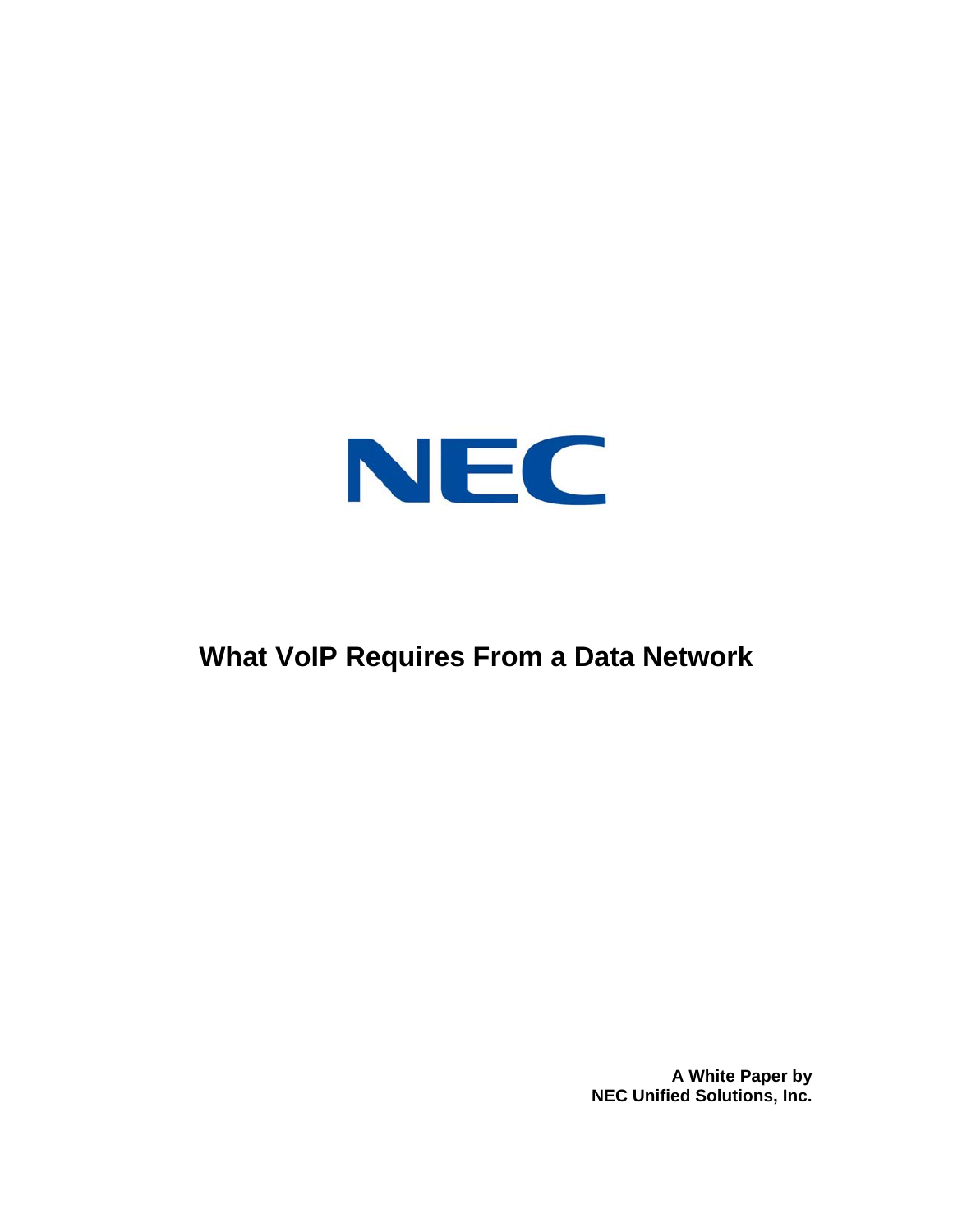## What VoIP Requires From a Data Network

### *Introduction*

Here is a very common story. A customer has a data network based on TCP/IP that is working well. He can transfer files and run networked database applications among several locations with adequate speed and efficiency. He can also browse the Web and download files from the Internet.

He installs VOIP devices at each of his sites and connects them to the data network. The voice technology works very poorly. He has intermittent problems with sketchy voice quality, dropouts in conversation, even dropped or incomplete calls. His sturdy data network, which works fine for all kinds of data applications, barely works at all for voice applications.

The difficulty lies in the fact that voice applications require the network to provide some features that are not very important to data applications. File downloads and database programs require every byte to be delivered correctly, but they are flexible with regard to how long it takes to get the bytes from one location to another. Voice, on the other hand, requires the bytes to arrive in a very timely manner, although it is more flexible about losing a few bytes here and there.

In this document, we will address the issues that cause this situation and describe what is necessary to avoid it. These issues are network quality, available bandwidth, and packet competition. We will try to provide the reader with an understanding of what should be considered in planning a VOIP installation so that there will not be any unpleasant surprises.

## *Network Quality*

The first thing that VOIP requires of a network has to do with its basic ability to deliver most packets on time. In general, TCP/IP networks do not guarantee that every packet sent will be delivered. Routers along the way have the option of dropping packets, if necessary, so some packets that are sent will never arrive at their destination. Since each packet can take a different route from the source device to the destination device, they can arrive out of order and take a different amount of time to travel the same distance. Finally, the total time it takes a packet to go from one location to the other may be very large; too large to allow voice conversations to progress normally. We will address each of these issues with regard to what is required for voice traffic.

#### **Packet Loss**

One aspect of network quality is packet loss. This is a quantity that can be measured by the network analysis tools that we will discuss later. The quantity is the percentage of packets that are sent from one end of the network connection that do not reach the other end. Networks with a packet loss of more than 3% are not good candidates for VOIP, as there will be dropouts in the audio.

Packet loss increases sharply at the point where the network is overloaded with traffic. For this reason, packet loss testing must be done in conjunction with bandwidth and QOS testing. On a lightly-loaded network, packet loss may be low, but it may become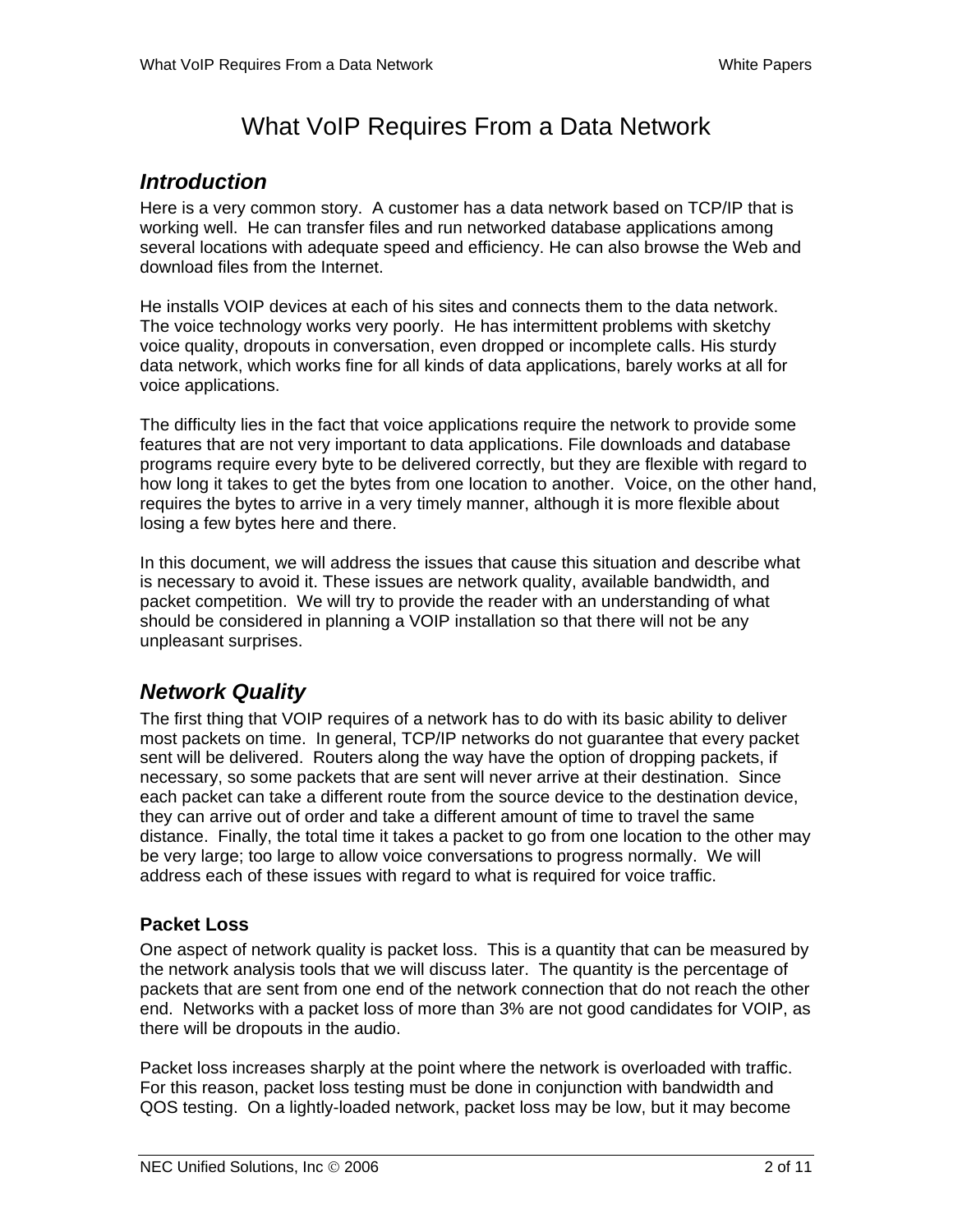unacceptably high when the number of packets reaches the maximum that the network can accommodate.

#### **Jitter**

Another network quality issue to examine is jitter. Each packet of voice information takes a different amount of time to go from one end of the network to the other. This variation is called "jitter". The VOIP equipment on the receiving end is responsible for putting the packets into a buffer so that they can be played out as an unbroken stream of audio.

The buffer that is used for the purpose is called a "jitter buffer" and it is a certain length in milliseconds. This length is called the "jitter buffer depth". This depth should be about twice the size of the largest jitter value that actually occurs on the network. In networks that display jitter values that are larger than 50 milliseconds, it is difficult or impossible to play the packets smoothly using a jitter buffer of reasonable depth. In these poorly-behaved networks, the receiving device will reset its jitter buffer frequently, leading to noticeable dropouts in audio.

It is important to set the jitter buffer depth in the VOIP devices to match the behavior of the network. If you set it too low, you will hear dropouts in the audio. If it is too high, there will be an unnecessary delay in the audio. Dropouts can also be caused by packet loss and QOS problems, so you cannot assume that the jitter buffer is too small just because there are dropouts.

#### **Latency**

The last aspect of network quality that we will examine is latency. This refers to the amount of time it takes a packet to get from one end of the network to the other. If this is long (more than 150-200 milliseconds), it can create problems for the VOIP equipment that lead to an echo in the audio. If it is very long (more than 400 milliseconds roundtrip), then it will interfere with human conversations.

The echo problem only occurs in certain types of VOIP equipment, where audio echoes back to the sender with some delay. When this delay is small (less than 200 milliseconds) there is an algorithm in the sending device that recognizes the echo and removes it. When the delay is very small (less than 28 ms), no echo handling is necessary, since a person will not notice the echo. When the delay is large (more than the size of the echo canceller's buffer), the sending device will have forgotten that it sent that sound so it will not be able to recognize it as an echo.

When a connection is all-digital to a digital phone at the receiving end, then echo is not always an issue.

The problem in conversation, however, is always present when the round-trip latency (RTL) is more than 400 milliseconds or so. One person will start to say something, but before the sound of his words gets through the network, the other person will start to say something. When they each hear the "interruption" of the other person speaking, they will pause to listen. When they hear that the other person has paused, they will try again to say something. This condition can be very frustrating, and will lead to half-duplex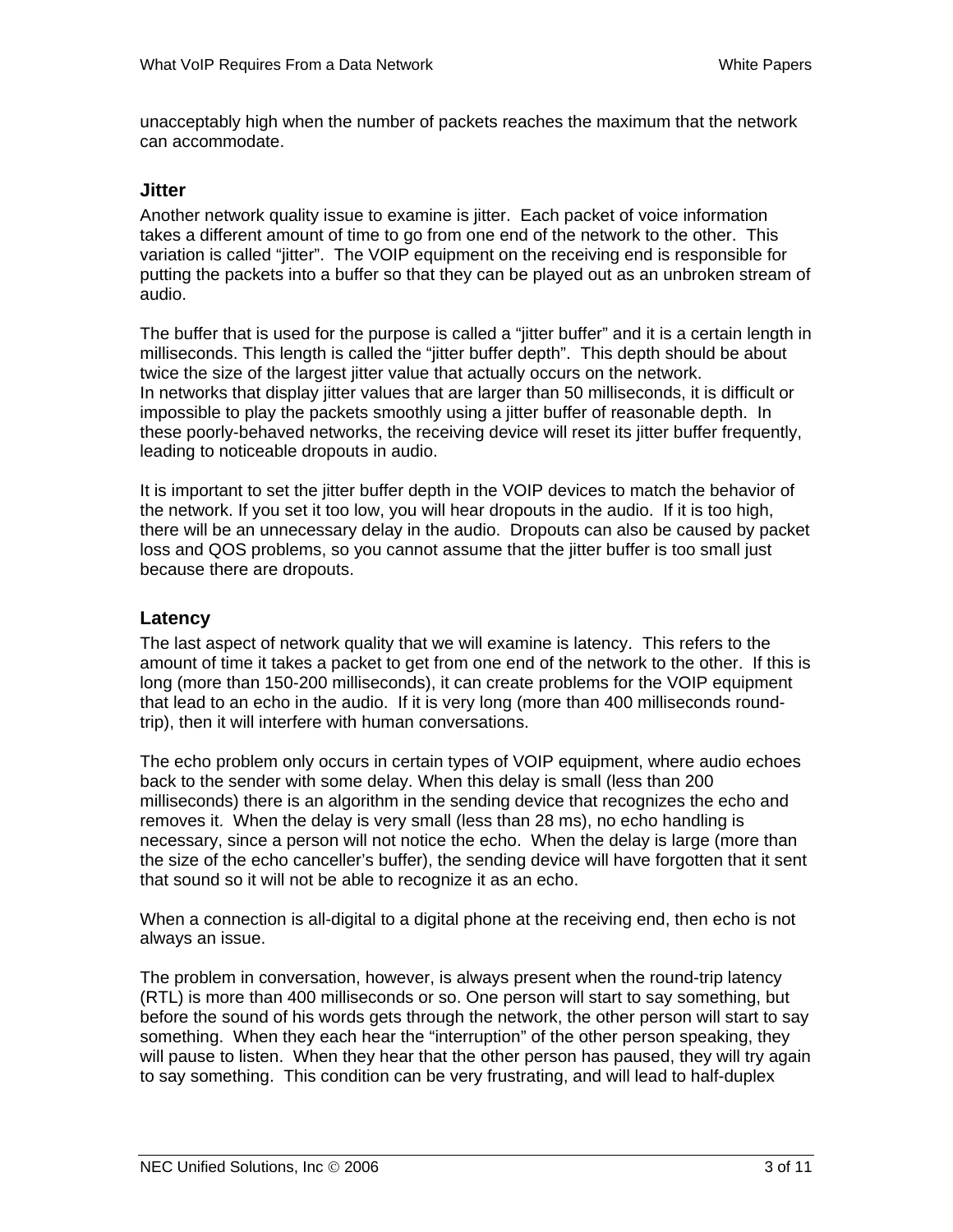conversations in severe case. A half-duplex conversation is where each party will say "OVER" when they are done speaking.

## *Available Bandwidth*

In order to use a network for VOIP, there must be enough bandwidth available to carry the voice packets. This available bandwidth is not the same thing as total (raw) bandwidth. It is a measurable amount of voice traffic that can be transported by the chain of routers and switches that make up the data network. This measurement is done by comparing the amount of voice data that we need to the amount of voice data that the network can carry. There are several subjects that you should understand to determine available bandwidth. These include raw bandwidth, bottlenecks, streaming UDP, and codecs.

#### **Raw Bandwidth**

Most customers who buy network services are familiar with the raw bandwidth of each of their connections. If they have a full T1 devoted to data networking, then the have about 1.5Mbits of raw bandwidth, half of a T1 is 768Kbits, etc. DSL is sometimes trickier, because raw bandwidth in one direction is often different than in the other. You might have 768Kbits of download capability with only 128Kbits of upload. Point-to-point radio, microwave, dial-up, and other "last-mile" technologies all have a specified raw bandwidth value that your provider can tell you.

What they cannot tell you is how much of the bandwidth will be available for your voice applications to use. Each type of connection loses some of its bandwidth due to the header information that is included for each packet. Some networks lose so many packets when you approach their maximum utilization that they become unusable for voice applications at that rate.

#### **Bottlenecks**

It may seem obvious that the connection between point A and point B that has the smallest available bandwidth will determine the available bandwidth for the connections between A and B. If one VOIP device is at the headquarters with a T1 connection to the network, but the other end of the conversation is at someone's house with a 53Kbps dialup connection, then the total available bandwidth will be less than 53Kbps. .

#### **Streaming UDP**

Some network technologies impose a very large per-packet price on network traffic. On a 768Kbps point-to-point radio connection, for instance, you may be able to download files at 600Kbps using large TCP packets. Voice, however, uses many very small UDP packets to transport its data. This has to be done to reduce the total delay from the time one party says something and the time the other party hears it. Consequently, on the same 768Kbps radio connection you may only be able to carry 180Kbps of voice traffic. The actual bandwidth available for voice can only be determined accurately by measurement.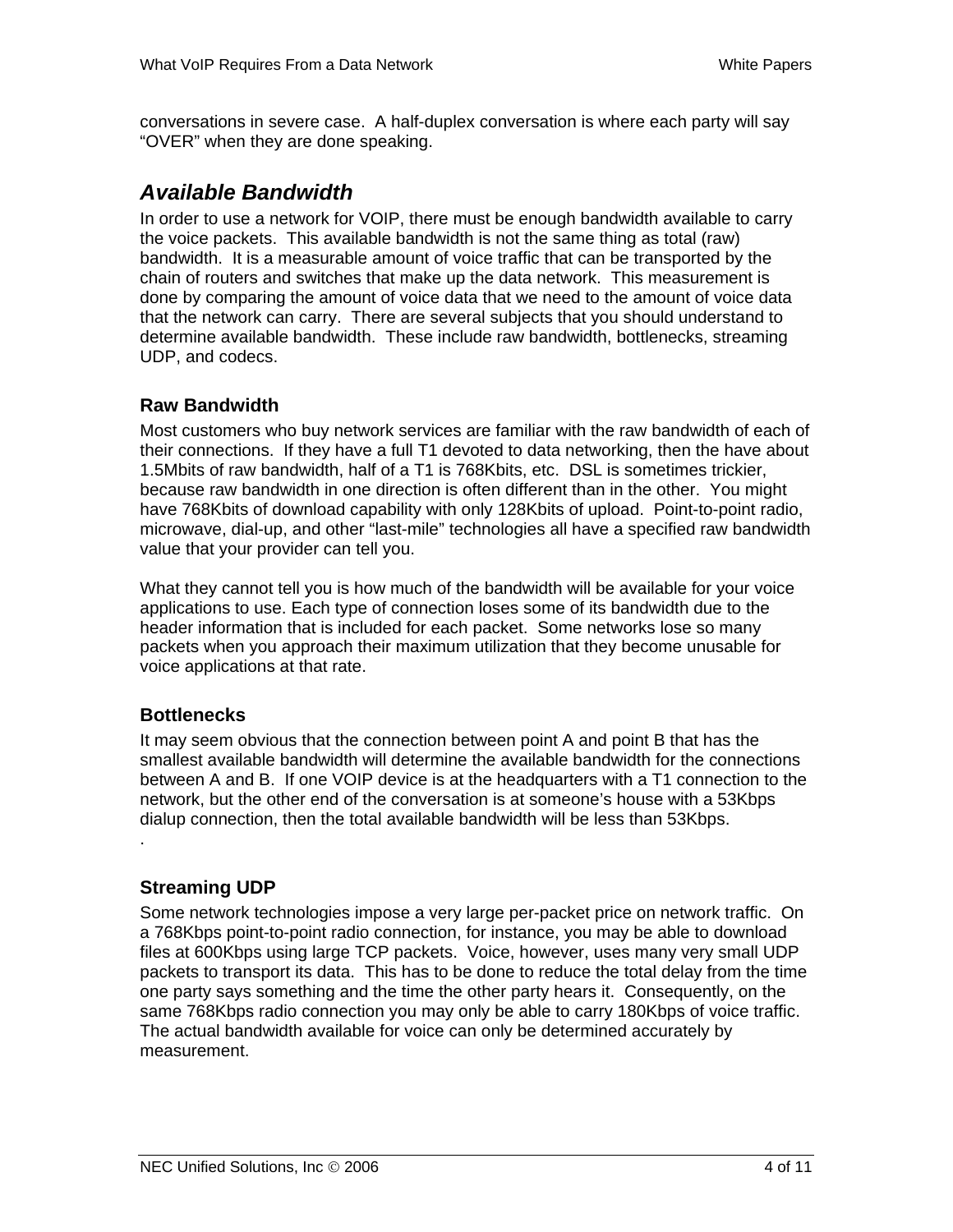#### **Codecs**

Before you know if your network can carry the voice data, you will have to determine how much voice data you will have. You can get an estimate of this value by taking the number of calls that will use a network segment and multiplying it by the amount of traffic per call. This traffic-per-call value varies based on the codec that you choose. A codec is a method for encoding the audio as data. The G.711 codec will give toll-quality voice connections, but it uses about 80Kbps of available bandwidth per call. G.729 gives near-toll-quality voice, but it only uses 26Kbps per call.

The amount of available bandwidth per call also varies based on the number of milliseconds of audio that is included in each packet. Here is a table that shows some example bandwidth values:

| <b>Codec</b> | ms/packet | <b>Bandwidth (Kbps)</b> |
|--------------|-----------|-------------------------|
| G.711        | 20        | 83                      |
| G.711        | 30        | 76                      |
| G.729        | 20        | 26.4                    |
| G.729        | 40        | 17.2                    |
| G.723        | 30        | 18.4                    |
| G.723        | 60        | 12.3                    |

## *Packet Competition*

Once it has been determined that the network has low packet loss, low jitter, low latency, and sufficient available bandwidth, we arrive at the most complicated and troubling issue. We intend to use the same network to transport data and voice packets. When there are a lot of data packets to send (as in a file download), they will be put onto the network ahead of voice packets and they will interfere with voice conversations.

#### **Congestion and FIFO Queuing**

Routers are often connected between a fast network and a slow one. One of the router's jobs is to keep the slow side as busy as possible, to maximize the amount of data that travels through the network. It accomplishes this by queuing. Packets that arrive from the fast network bound for the slow one are held in a queue and put on the slow network as fast as the slow network can take them.

This is like pouring syrup from a bucket into a bottle using a funnel. The bottle is the slow network, the funnel is the queue, and the bucket is the fast network. The funnel allows syrup to arrive from the bucket faster than the bottle will accept it.

TCP traffic works well in this routing system. A file download, for instance, flows out of the bucket into the funnel until it notices that the funnel is full and the syrup is running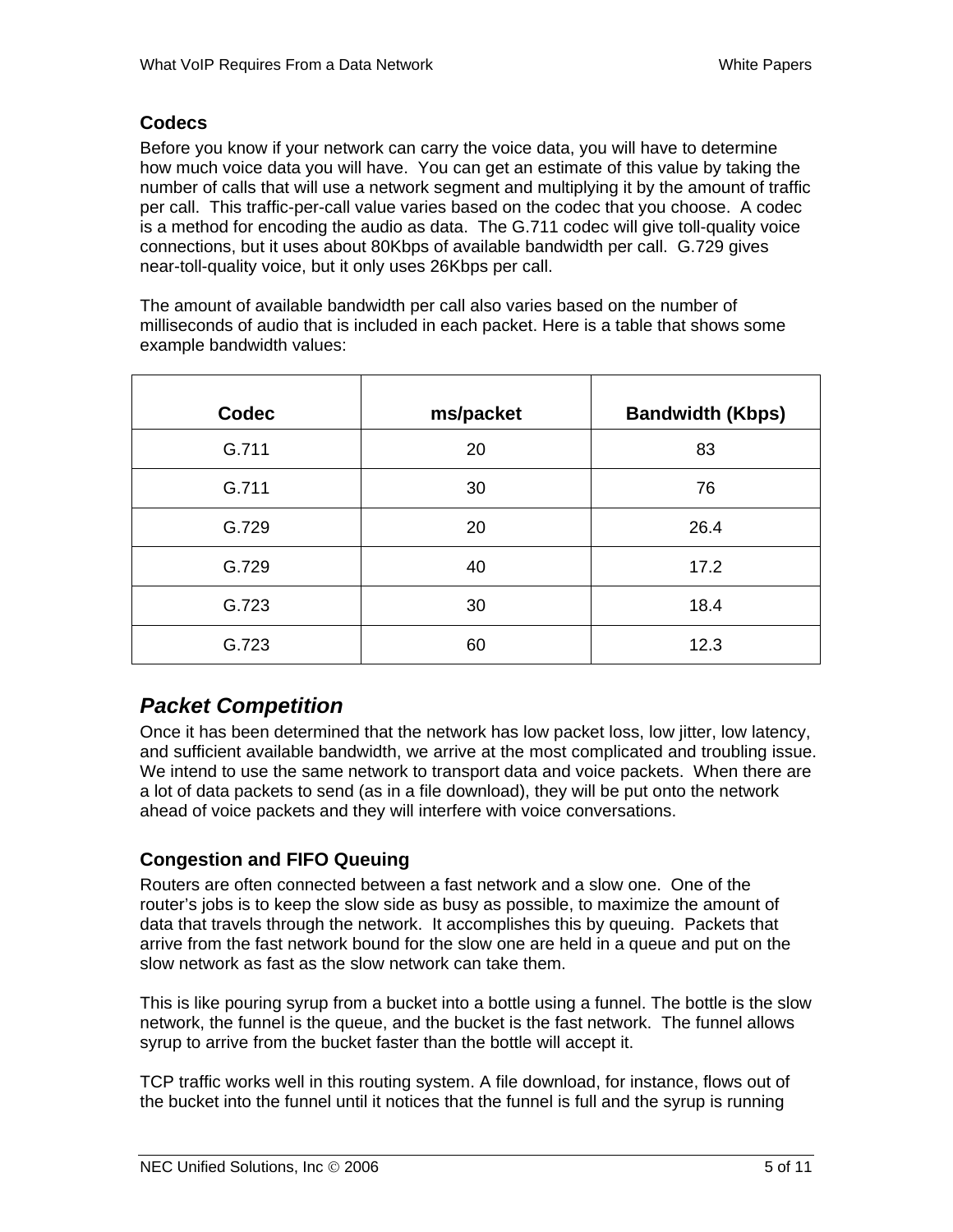onto the floor (dropped packets). Then, the TCP source machine will automatically slow down the flow of packets to match the speed at which the network can deliver them to their final destination.

If there are two TCP streams going to two destinations, the analogy becomes a little forced. Imagine I have a funnel that feeds into a bean sorting/sacking machine. There are two people with buckets, one has a bucket of beans and one has a bucket of peas. They both pour from their buckets into the same funnel at the same time. With a First-in-First-out (FIFO) queue, the funnel drops bean, bean, pea, bean, pea, pea, bean, pea, etc. in the order that they arrive at the bottom of the funnel into the sorting machine. The machine then sorts beans and peas into their correct destination sacks.

When the funnel overflows, both men pour more slowly based on a complicated algorithm that involves watching how much of their product is getting through the machine and trying to match the speed.

Since this router only has a single queue (funnel), the 50 pound sack of beans will fill up faster, since each bean is bigger than a pea. This approach favors protocols that put more bytes in each packet.

The entire basis for TCP/IP routing was developed around the principle that the men can pour beans at different rates and that the object is to fill the 50 pound sacks as quickly as possible.

Streaming UDP voice is not like that. The packets always flow at the same small rate. If they have to stop and wait for large packets that are ahead of them in a big queue, they will arrive too late to be played as audio. Voice packets that are late are useless. Throwing this trickle of very perishable packets into the funnel on top of the beans and peas causes the VOIP conversation to be broken up by dropouts, because they have to wait for all of the beans and peas to be sorted ahead of the voice packets before they can be delivered to the destination device.

#### **Weighted Fair Queuing**

To improve the queuing of packets in the router, a more advanced queuing scheme was developed. It is called "Weighted Fair Queuing" (WFQ), and it is an attempt to fix the problem where the beans are favored over the peas. In this system, the router tries to spot the different conversations that are going on and give each one its own queue. Then it takes packets from the queue in a way that will allow the number of bytes that come from each queue to be the same.

With this system in place, the man with the beans pours into the bean funnel and the man with the peas pours into a funnel that is just for peas. The machine takes more peas than it does beans in a ratio that will fill 50 pound sacks of peas and beans at the same rate. In a router with two big file downloads and an interactive database session, each of the three conversations will be allowed to use about one third of the total bandwidth.

This queuing scheme works better for voice than the single FIFO queue, but it will still fail in many cases. Here is a simple example: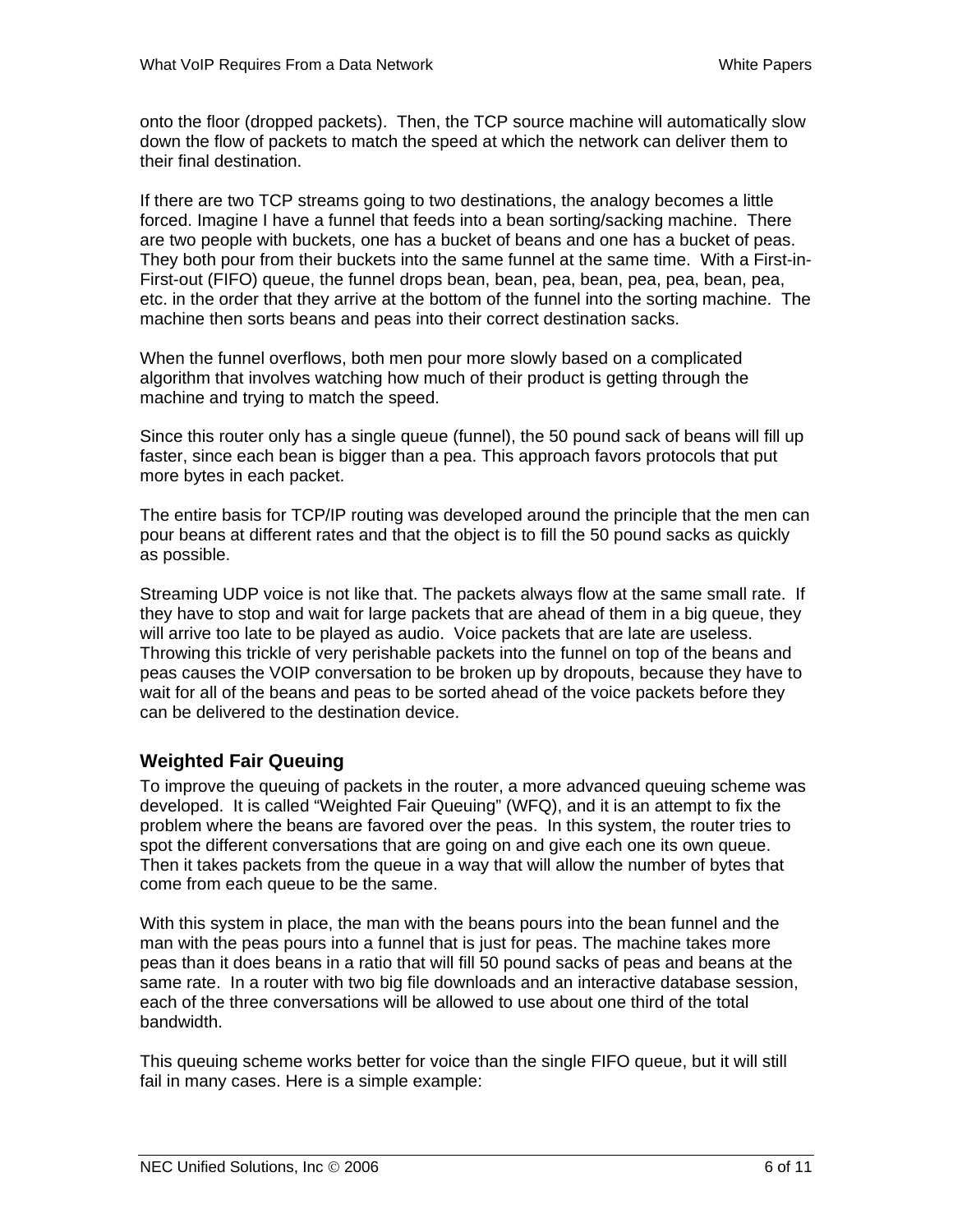A branch office is connected to the corporate network by a DSL connection that provides 256Kbps of bandwidth in each direction.

There are two voice conversations using the G.711 codec in progress, using of bandwidth each.

There are also two file transfers in progress, due to web surfing.

Since there are four conversations, WFQ will give one fourth of the bandwidth to each, or about 64Kbps.

Without the necessary 83Kbps of throughput, both calls will suffer from dropouts, and the VOIP equipment cannot compensate.

#### **Other Queuing Schemes**

Sophisticated routers have several other schemes for queuing packets and delivering them from a fast network to a slower one. These can often be combined with QOS features of the router to achieve exactly what is needed to make the voice traffic work well in spite of simultaneous data traffic through the same link.

The important thing to remember is that routers usually default to a single FIFO queue or to the Weighted Fair Queuing strategy. This will usually result in poor voice quality due to packet competition. It is necessary to understand and implement QOS features in all of your network routers to correct this problem.

## *Quality of Service Configuration*

Routers must be configured to treat voice packets in a special way, or the voice traffic will lose in the competition with the data packets. This special configuration is called "Quality of Service" and it will mean that VOIP conversations will work well even when there is a large amount of data traffic.

There are four broad categories of QOS configured networks: Best-Effort, Differentiated Service, Dedicated Service, and Guaranteed Service. These provide different levels of complexity and efficacy in the handling of voice traffic on the network when that voice traffic is in competition with data traffic.

#### **Best-Effort QOS**

This level of service is sometimes called "Lack of QOS". Most network routers are configured in this manner by default. They use a queuing scheme that is appropriate for data traffic, and make no allowances for the special needs of voice traffic.

Most companies start out with this network. When there is no data traffic or data traffic is very light, then the voice packets may get through on time and the voice audio may sound fine. No one can depend on this network for toll-quality voice, because a large file download can start at any time and disrupt the voice.

#### **Differentiated Service**

The first step in solving the problem is to give the switches and routers in the network a way to differentiate between voice and data. Once the routers can classify the traffic,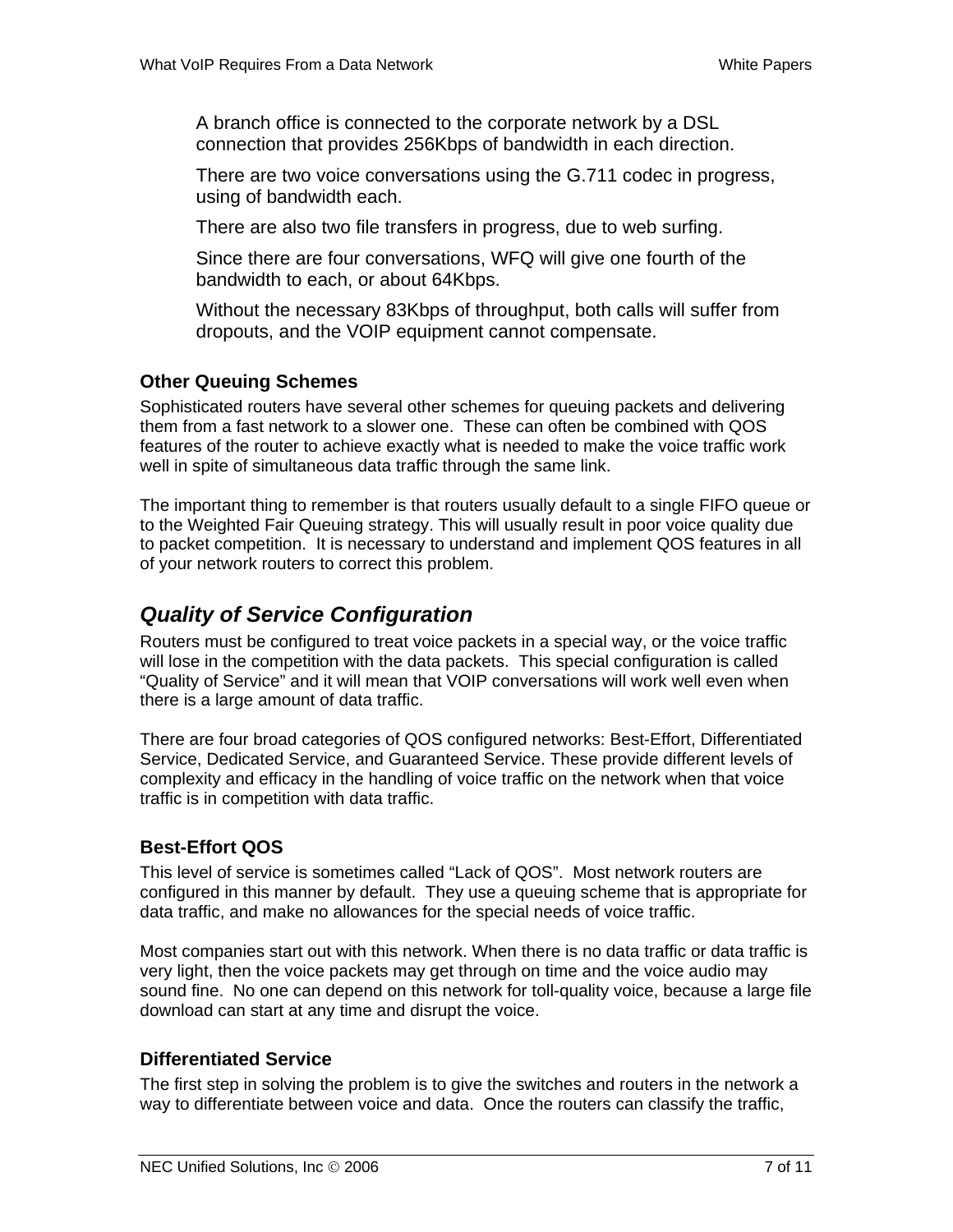then they can be configured to route the packets using different schemes for different traffic types.

#### **Traffic Classification**

There is a spot in each packet that can be used to describe the type of data that the packet contains and how the packet should be handled by all of the switches and routers in the network.

The spot is called the TOS field. This is a byte that contains 8 bits. The first three bits are used for IP precedence, the next four are used for Type of Service, and the last bit is unused.

Note that the four Type of Service bits are rarely used in real life. Only the three IP Precedence bits at the beginning of the Type of Service byte are commonly used. This leads to a great deal of confusion in terminology, because the Type of Service bits in the Type of Service byte are not used, but the IP Precedence Bits in the Type of Service byte are used. To make matters worse, the IP Precedence bits are sometimes called Class of Service, and Type of Service field is also called Diffserv Byte.

#### **Figure 1 - IP Precedence Bits**



Since the IP Precedence value is the first three bits of the TOS byte, some binary arithmetic is necessary to arrive at the correct TOS values to set each precedence value.

| <b>TOS Byte</b> | <b>IP</b> Precedence     |
|-----------------|--------------------------|
| 0xE0            | <b>7 Network Control</b> |
| 0xC0            | 6 Internet Control       |
| 0xA0            | 5 Critical / CP          |
| 0x80            | 4 Flash Override         |
| 0x60            | 3 Flash                  |
| 0x40            | 2 Immediate              |
| 0x20            | 1 Priority               |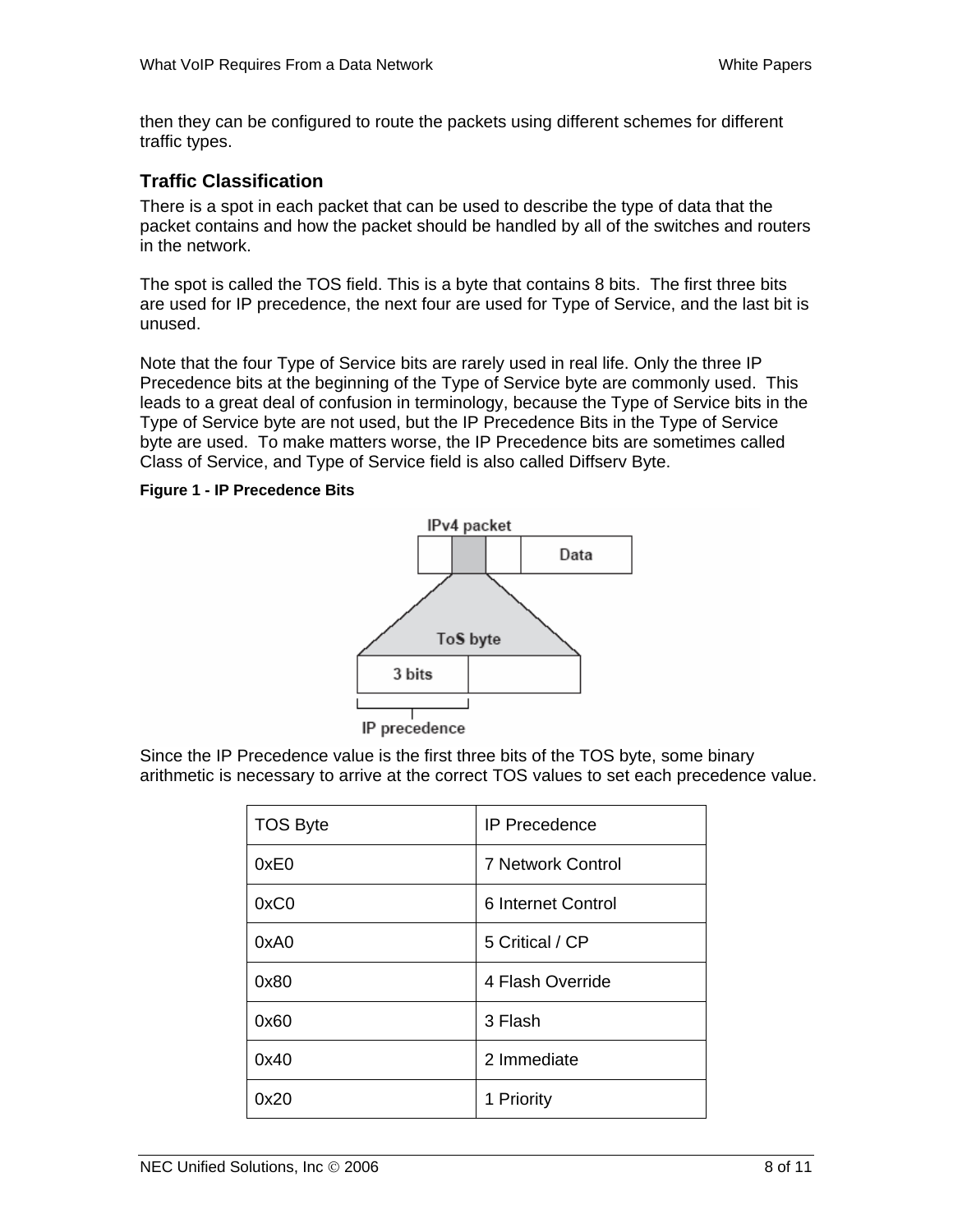| 0x00 | l 0 Routine |
|------|-------------|
|      |             |

Packets are usually marked by the device that creates them. The place where the voice network connects to the data network will usually have a configuration item for TOS byte that can be set from the table above. 0x80 is a good choice for this setting. Values of IP Precedence that are greater than 4 are used by the routers and switches for special purposes, and they should be avoided.

Alternatively, the packets can be marked by one of the switches or routers in the edge network based on which physical port they came from, which VLAN they are from, what IP address they are bound for, etc. Routers and switches vary widely in their ability to do this type of marking.

#### **Differential Treatment**

Once the packets have been marked, routers should be configured to give them special handling. Low Latency Queuing (LLQ) is a good choice. This will move packets with a higher IP Precedence to the front of the queue for processing. Since voice traffic is a fixed rate, it should never overwhelm the capacity of a network.

Capable routers offer lots of options for using the IP Precedence mark in their queuing algorithms. The details of these approaches are too complicated to go into here. It is sufficient to say that a competent network engineer should be able to configure each router in the network to deliver voice packets on time, regardless of data traffic.

#### **Low Latency Queuing**

The Low Latency Queuing (LLQ) scheme was designed for traffic like VOIP that must get to its destination on time. LLQ divides traffic into two categories, Normal and Low Latency. The Normal traffic is handled as data traffic, usually using WFQ. The Low Latency traffic is moved immediately to the head of the outgoing line so that it will experience the minimum possible delay.

At the same time, the Low Latency traffic is subject to an overall limit (sometimes called "policing") which keeps it from becoming the only traffic on the link. Stifling the data traffic completely would be a bad thing that policing helps to avoid.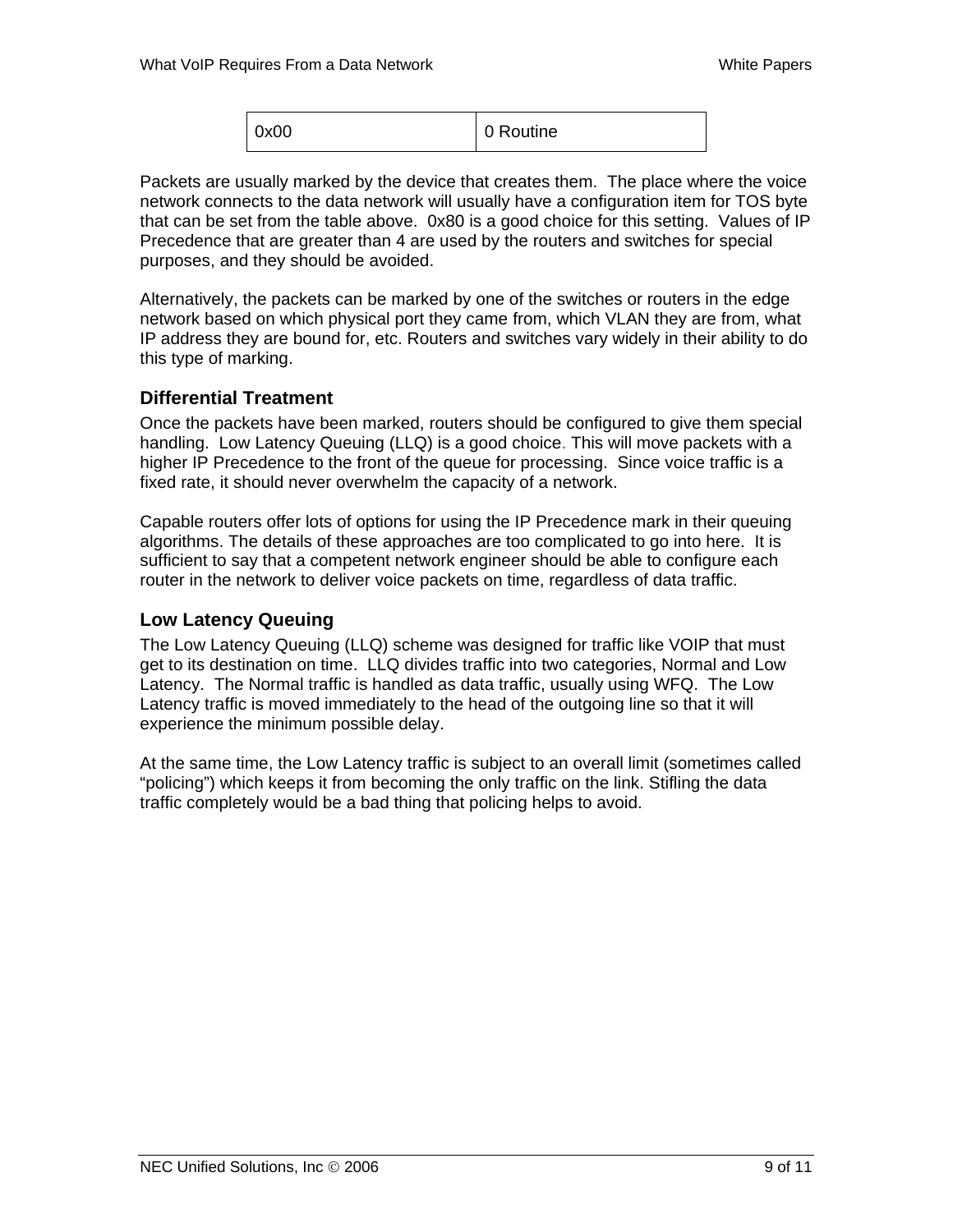#### **Figure 2 - Low Latency Queuing**



#### **IP RTP Priority Queuing**

There is a special version of LLQ that is supported on Cisco routers called "IP RTP Priority". It is more limited than LLQ, and is only useful for handling RTP voice traffic in a narrow range of network scenarios. It has the advantage of being easier to set up, but it has many disadvantages. Cisco has replaced it with the more general LLQ scheme in newer versions of its router software.

#### **Dedicated Service**

With dedicated service, routers are configured so that a certain bandwidth is permanently assigned to voice. This dedicated bandwidth is never used for data, so it is always available for voice packets. Sometimes this is done by marking voice packets for the router to see, but it is usually done by having a separate port on the router that is used for connection to the VOIP equipment.

When dedicated service is set up properly, it eliminates the problem of data traffic interfering with voice traffic on the same network. Like Differentiated Service, it is complicated to configure and has an effect on all of the switches and routers in the network.

The primary disadvantage of Dedicated Service is that a certain amount of your network bandwidth will sit idle when there is no voice traffic. This can seem wasteful to some people, who would rather be able to use that bandwidth for file downloads and database applications when there is no one on the phone. For these people, Differentiated Service with Priority Queuing might be a better solution.

However, the wasted bandwidth is well worth its cost if it provides you with the ability to depend on high-quality VOIP service at any time.

#### **Guaranteed Service**

Guaranteed service is the most complex approach to solving VOIP packet competition problems. It is sometimes called "Integrated Services Architecture" or "IntServ". It